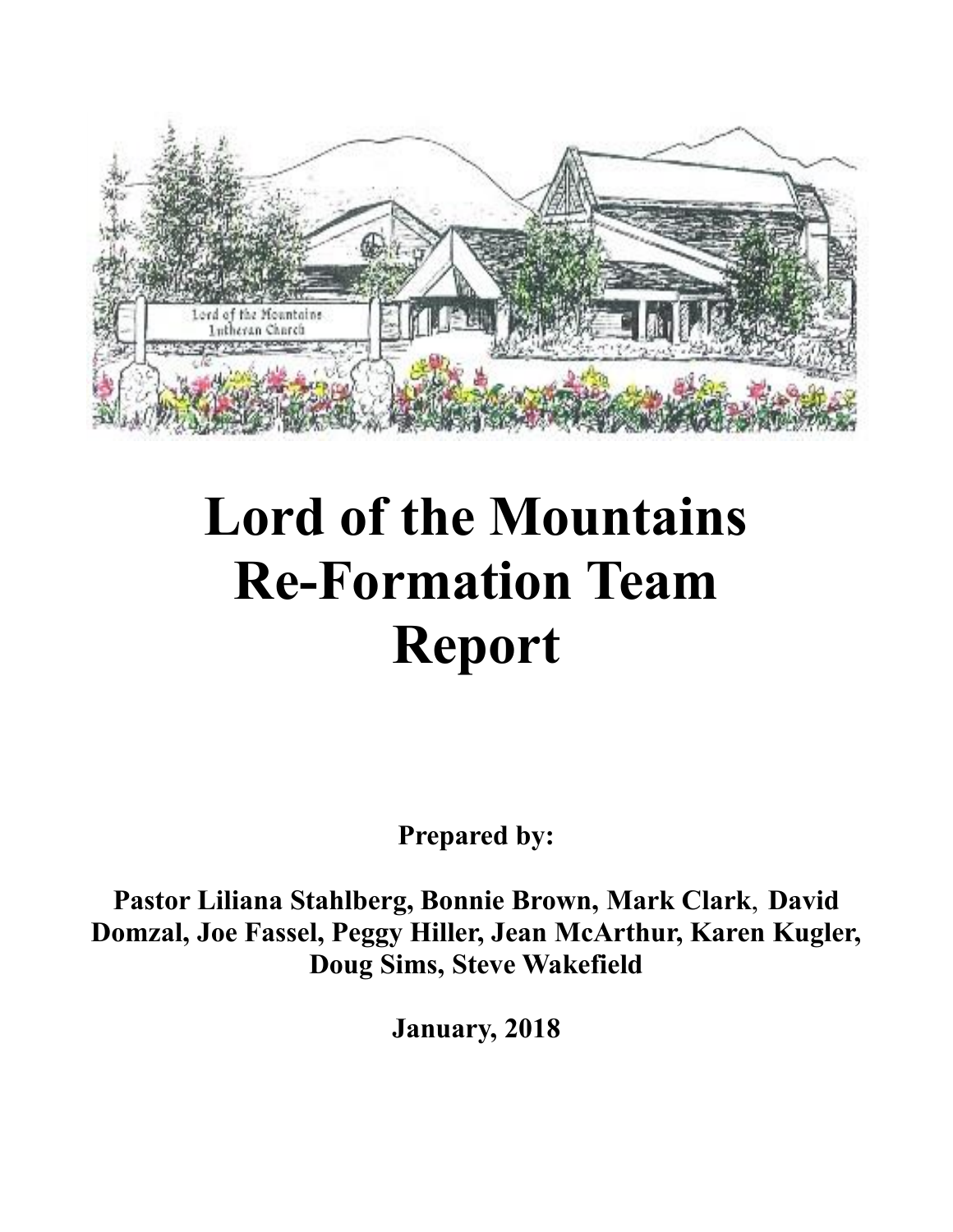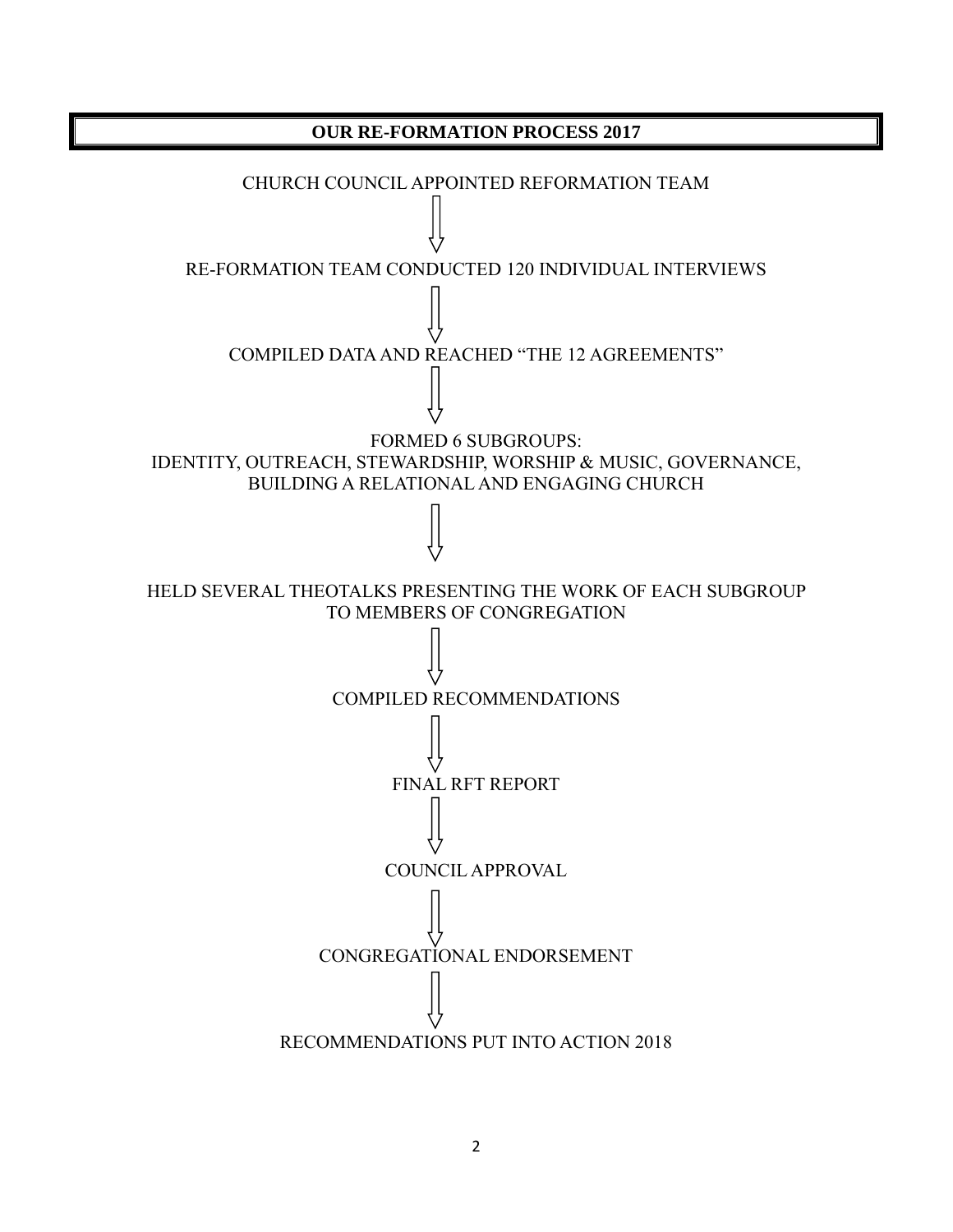## **RE-FORMATION TEAM GOALS**

This period of renewal and redevelopment for the Lord of the Mountains congregation has been designed to discover and generate the capacity to thrive anew for the purpose of God's mission of a transformed world. Through prayer, listening, and learning, our task has been to:

- Develop a clear sense of identity as God's people.
- Deepen our relationship with God and with each other, with the community, the wider church and the world.

## **AGREEMENTS**

Through individual interviews and other opportunities to receive feedback from the congregation, we determined that the following are areas of strong agreement and reflect what the congregation values most about Lord of the Mountains:

- Our Welcome and Mission Statements
- Our inclusive and welcoming spirit
- The desire to remain an ELCA church
- An anchoring theology
- Worship as a centering experience; music as an enhancement of worship
- Intellectually and spiritually challenging sermons
- Growth and stability
- Stewardship, which utilizes the gifts of time and talent of the members, provides financial stability, and cares for our building.
- An engaging and relational church which provides opportunities for fellowship and service for all ages
- Outreach, particularly with hands-on involvement
- A Pastor who is a good match for our congregation
- Opportunities for adult learning about theology and social justice
- A strong program of faith formation for all ages

## **SUBGROUPS**

Areas that required additional work for the Re-Formation Team were grouped into the following:

- Our Identity
- Our Organizational Structure & Model of Governance
- Worship & Music
- Faith Formation & Fellowship (Building a Relational and Engaging Church)
- Outreach
- Stewardship & Financial Stability

Those reports are found on the following pages.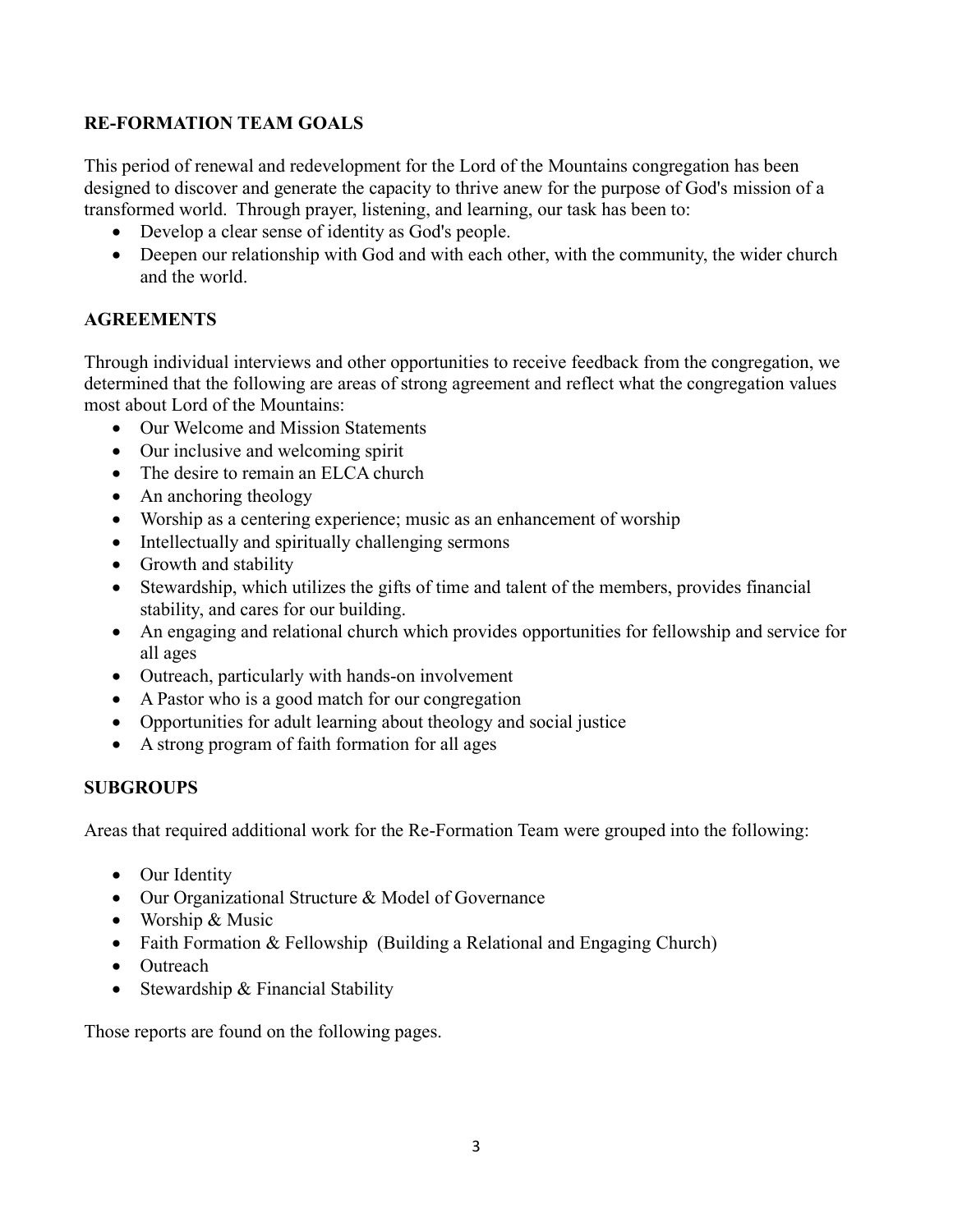## **OUR IDENTITY**

This process included conversations about how our theology developed at LOTM. During Theo Talks, we gained a better understanding of the theology of the ELCA. The 500th Anniversary of the Reformation provided an opportunity to delve into the roots of the Lutheran church.

In focusing on our own identity, we centered around answering the following questions for Lord of the Mountains: "What is God calling us to do?", "Who are we?", "What are our guidelines for our behavior and ministries?", AND "How do we fulfill our mission?"

The results are as follows:

- Creating a **Vision** that answers "What is God calling us to do?"
- Affirming with minor tweaks our **Welcome Statement** that answers "Who are we?"
- Affirming with minor tweaks our **Mission Statement** that answers "What are our guidelines for our behaviors and ministries?"
- Creating a **Theology Statement** that answers "How do we fulfill our mission?"

#### **VISION**

Lord of the Mountains Lutheran Church is an open and affirming community fulfilling God's vision of a world where peace, love, and justice becomes a reality for all.

#### **WELCOME STATEMENT**

Welcome to Lord of the Mountains Lutheran Church.

We rejoice that diversity in God's creation enriches, nurtures and challenges our life and ministry as followers of Jesus and servants in the world.

Because we believe with Jesus that God's grace is truly amazing, we are committed to welcoming all people to this place… no matter where you come from, no matter what age, race, socio-economic status, no matter what gender identity or sexual orientation, no matter what your faith tradition or theological beliefs.

> Grace is for everyone or it isn't grace. It's that simple. It's that amazing. We really do welcome all!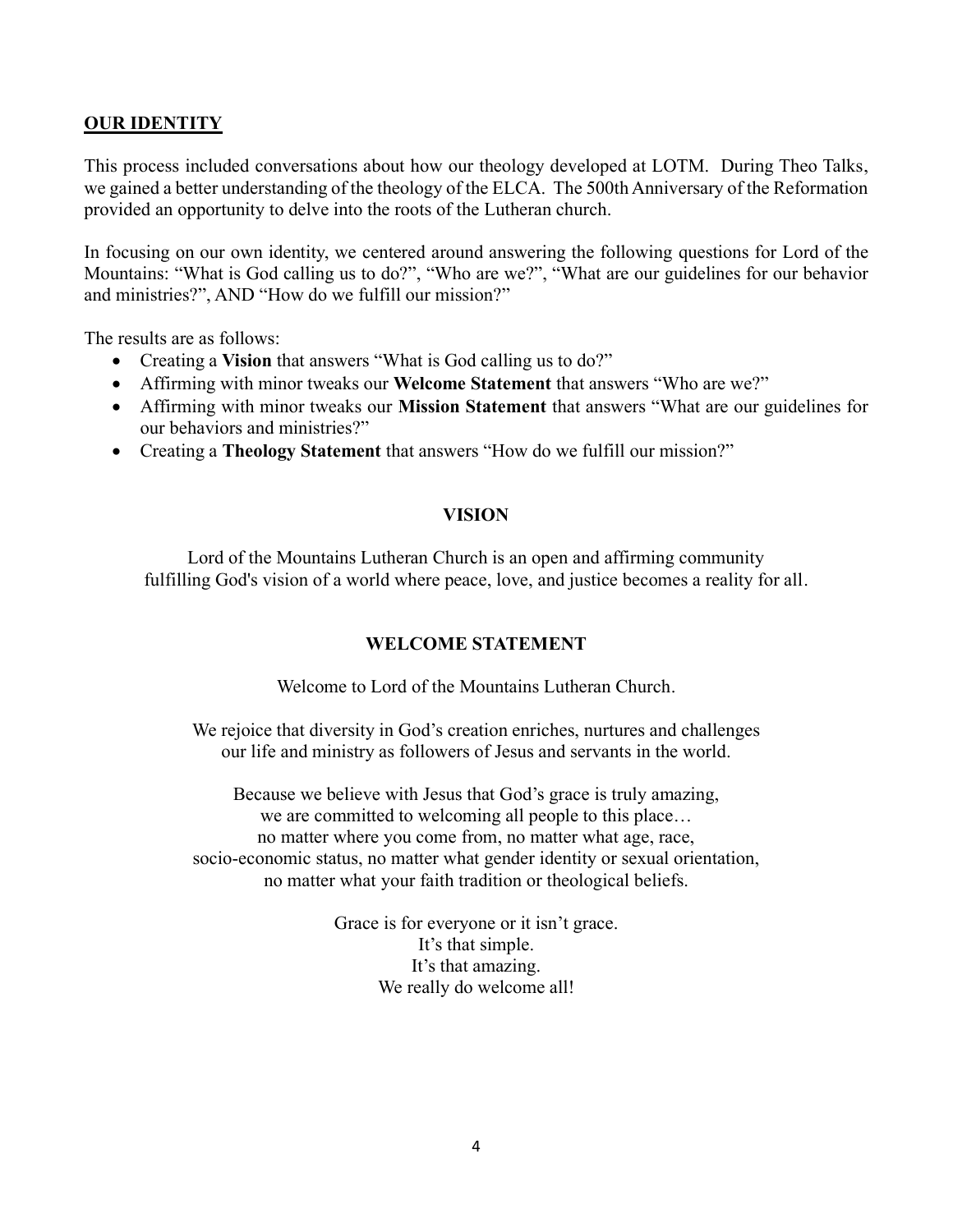### **MISSION STATEMENT**

In the spirit of the Reformation, Lord of the Mountains Lutheran Church continually seeks meaningful ways of expressing our commitment to the life and teachings of Jesus.

We do this by...

- Welcoming all people to full participation in our community of faith
- Recognizing there are many ways to God
- Striving to be compassionate to all of creation
- Aspiring to live what we believe
- Respecting diversity of thought and opinion
- Working for peace and justice for all people
- Committing ourselves to serving others

#### **THEOLOGY STATEMENT**

**Inclusiveness:** We believe with Jesus that God's grace is truly amazing. God's love is free and without condition, unearned and unmerited. Therefore, we are committed to welcoming all people.

**Intellectual Integrity:** We take the Bible seriously, though not literally. We ask questions about the scriptures understanding that none of us possesses the whole truth. We believe there is more grace to be found in the search for understanding than in dogmatic certainty; more value in questioning than absolutes. We also recognize the value of a variety of perspectives from both religion and science.

**Spiritual Vitality:** We continually seek meaningful ways of expressing our commitment to the life and teachings of Jesus because Jesus is the face of God's love in our life and in the world. Following the path and teachings of Jesus can lead to an awareness and experience of the sacred and the oneness of all life.

**Social Justice:** With the knowledge that God cares for justice for all, we strive for peace and justice among all people through both our institutional life and spiritual lives. We enter the public sphere where we advocate for the poor, the hungry, and people suffering from injustice. We aspire to serve our neighbor in love both locally and globally.

**Faith Formation:** We value faith formation for all ages through continued education and conversations as we grow spiritually. It is our responsibility to pass on this expansive and evolving faith to all as well as to future generations.

**Caring for the Earth:** We understand the urgency to care for God's beautiful creation and attempt to live in ways that are compassionate and honor our planet.

**Belonging to the ELCA:** We are committed to the Evangelical Lutheran Church in America and the Rocky Mountain Synod. Central to our spiritual life are: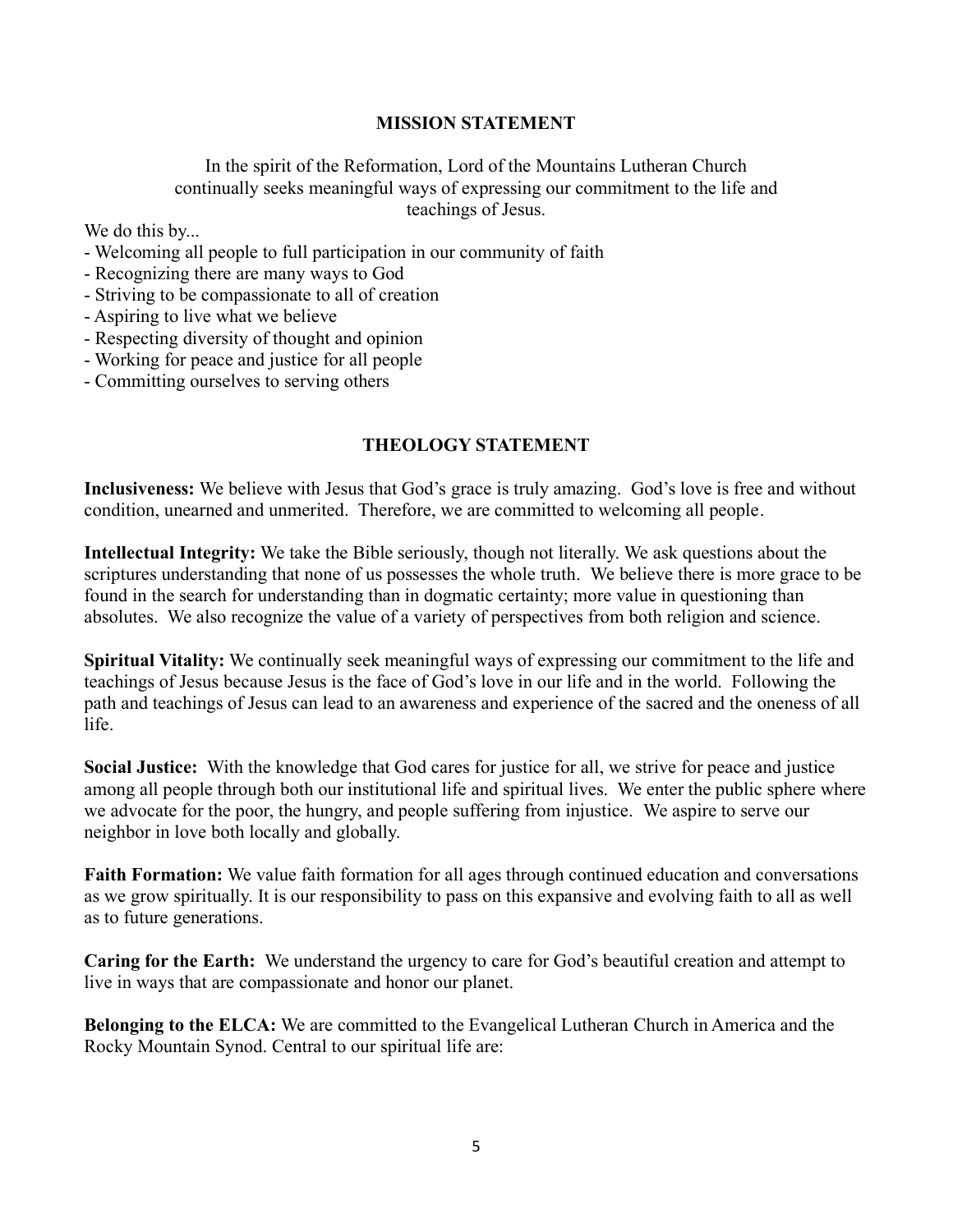#### Sacrament of Baptism

Baptism is a visible sign that reminds us of our identity as beloved children of God, in Christ Jesus, our Lord.

#### Sacrament of Communion

Weekly we gather, receive communion at the same table where all are equal before God, and are sent back out to the world to live God's mission.

#### The Cross

The death of Jesus on the cross is a visible sign that God is always present in the margins of our lives, identifying with our suffering and pain.

#### Our Ministry

We are called to express gratitude for God's gift of life and love by serving others and caring for Lord of the Mountains Lutheran Church through our financial gifts, our time, and our talents.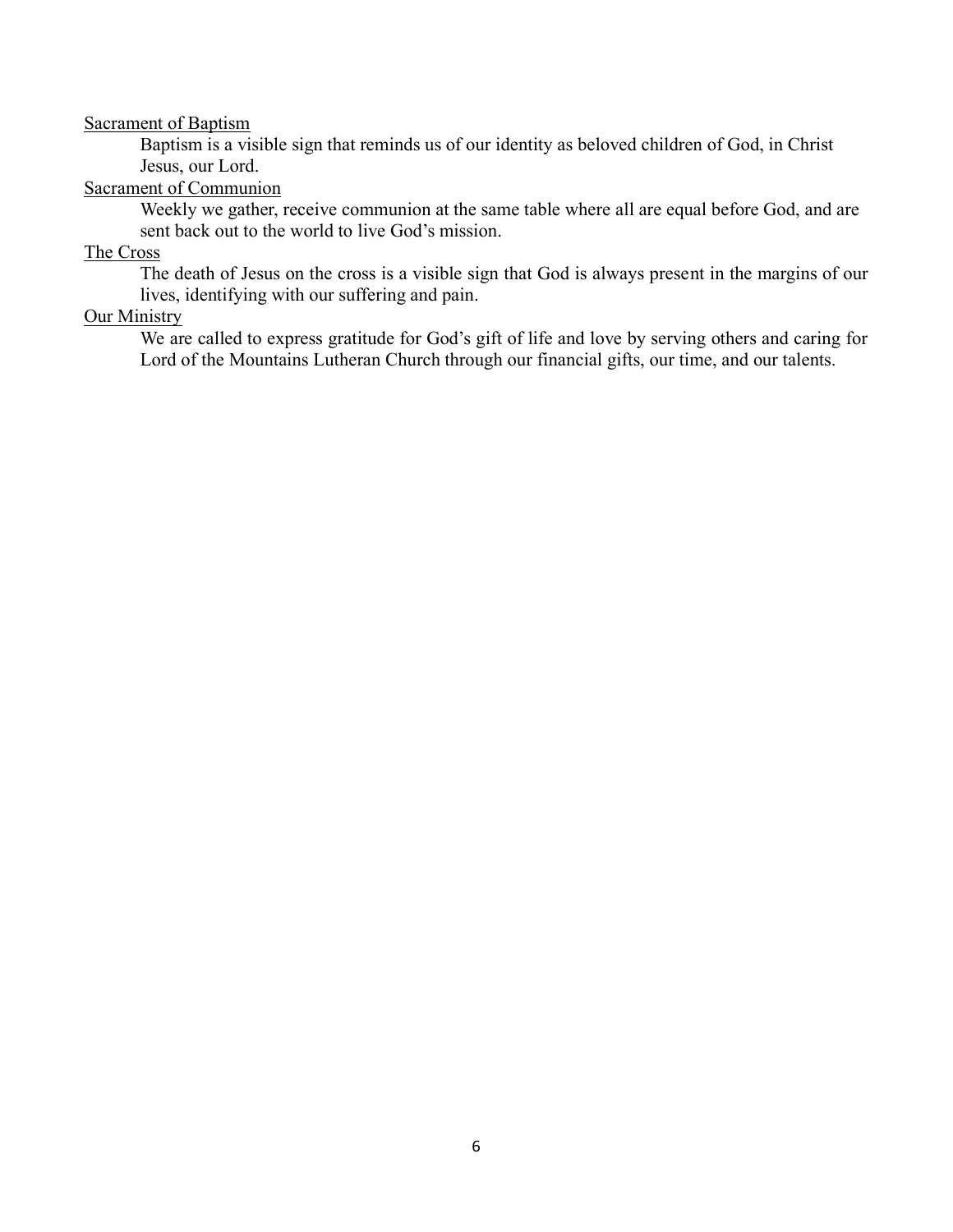# **COLLABORATIVE PHILOSOPHY OF GOVERNANCE**

We recommend a collaborative philosophy of church leadership and governance that empowers its members to be leaders and share their gift and talents with the congregation. The Pastor and the Church Council form the nucleus and create a web of engaging and relational work among congregants; sharing their gifts and developing ownership of LOTM. We also recommend the Church Council and Pastor discuss expectations for each other and clarify roles as they collaboratively govern the church.

This governance philosophy will enable us to be a healthy congregation. A healthy congregation discovers each member's gift. Everybody has a place and is welcome and safe to be oneself. Everybody practices listening and acceptance.

This gift-based ministry enables us to be a healthier congregation. A healthy congregation is one that empowers people to take an active role and be collaborative with the Pastor and at times independent of the Pastor. In the past, LOTM functioned in a pyramid model of governance with the Pastor at the top directing church activities. This philosophy of leadership has not always been effective for LOTM. Although it worked for a while, when the Pastor left, the congregation almost fell apart.

## **DESIRED QUALITIES OF A PASTOR IN A COLLABORATIVE MODEL**

- Speaks from the heart, with warmth and caring, and able to connect us and our lives to the life and teachings of Jesus
- Provides sermons that are both spiritual and intellectual; a blending of head and heart
- Gift for pastoral care
- Relates well to children and youth
- Utilizes a collaborative style; empowering and inspiring church members to take leadership roles
- Becomes engaged in not only the LOTM community, but also the Summit County community

## **ORGANIZATONAL CHART**

We recommend the attached Organizational Plan be implemented.

## **POLICIES & PROCEDURES**

Policies and procedures are needed for stability and consistency and currently are minimal at LOTM. However, the mere writing of these policies and procedures is only the first step. The challenge will be to inform church leaders and staff of their existence and then to make them living documents.

- Establish a policy & procedure handbook, both hardcopy and electronic format
- Develop procedures for volunteers, outreach activities, and committees
- Formulate policies for building usage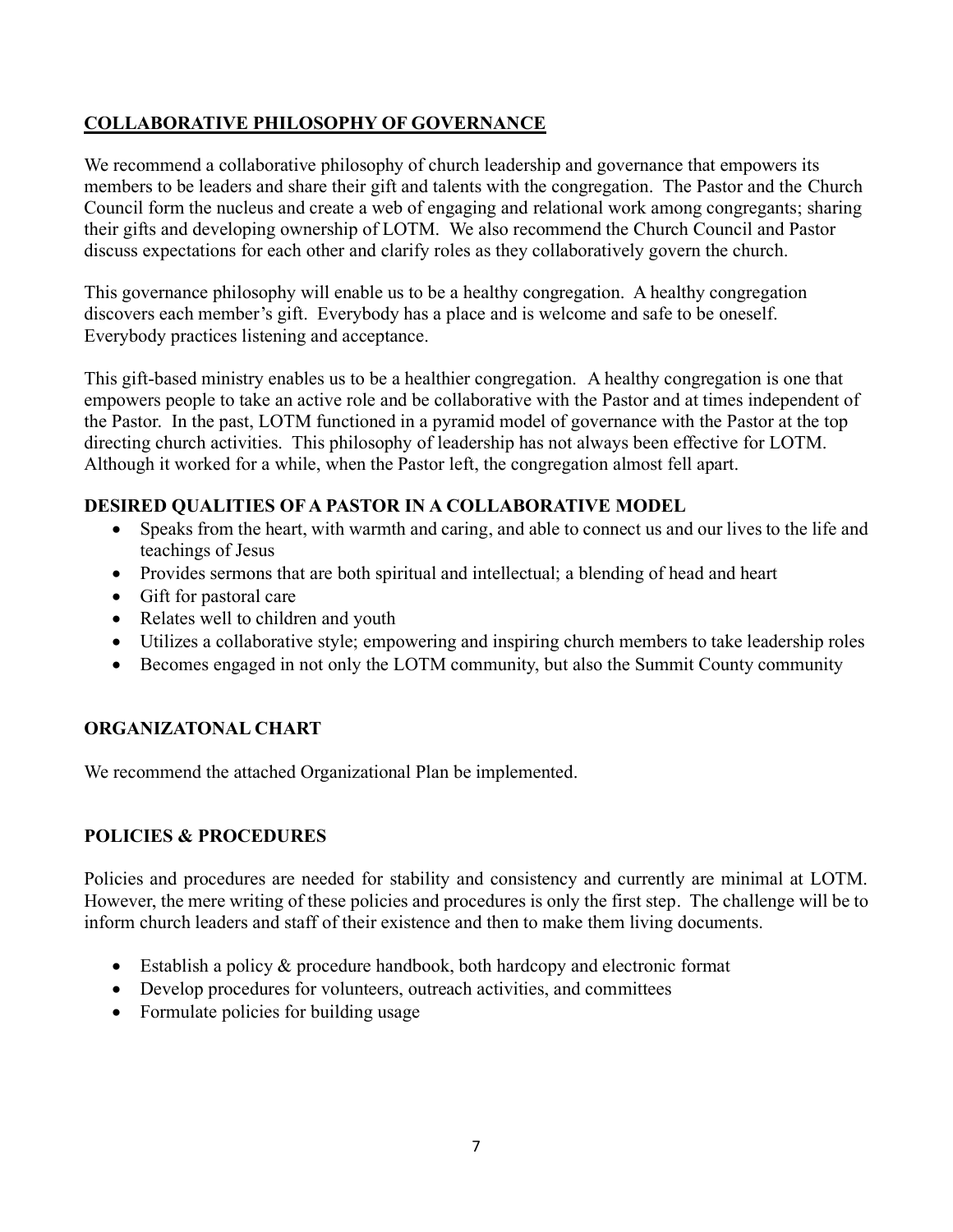# **WORSHIP AND MUSIC**

A wide diversity of opinions with regard to worship and the music that enhances our worship exists in our congregation.

- Establish a permanent Worship and Music Committee that includes relevant staff, a representative from Council, and lay members with some knowledge of music as well as at least one member with a young family. This committee will meet monthly and be responsible for the following:
	- a) Planning music and liturgy for Sunday services
	- b) Determining the need for alternative worship services and planning them, paying attention to the needs of those who work and of visitors
	- c) Streamlining length of services
	- d) Determining the mode of visitor welcome
- Provide blended worship services, to include both traditional and newer expressions of liturgy and music, so that all who attend will find some elements that meet their worship needs. Blended worship will include flexibility in the use of the lectionary and readings.
- Continue the Family Service and provide opportunities for including children and families in all worship services
- Search for an accompanist/ organist, when the budget permits
- Encourage a reflective atmosphere in sanctuary during prelude and during communion
- Include self-examination or confession and assurance of forgiveness as a part of the gathering for worship
- Develop guidelines for the Words of Institution used during communion
- Continue to structure the worship service around the four elements: the Gathering, the Word, the Meal, and the Sending.
- Provide training for volunteers whose work contributes to worship

## **Sermons**

- Intellectually and spiritually challenging
- Relevant to the world we live in
- Focus on the teachings of Jesus
- Provide a context for the scripture readings
- Provide spiritual guidance
- Record and post only the sermon on the website. The service as a whole will continue to be streamed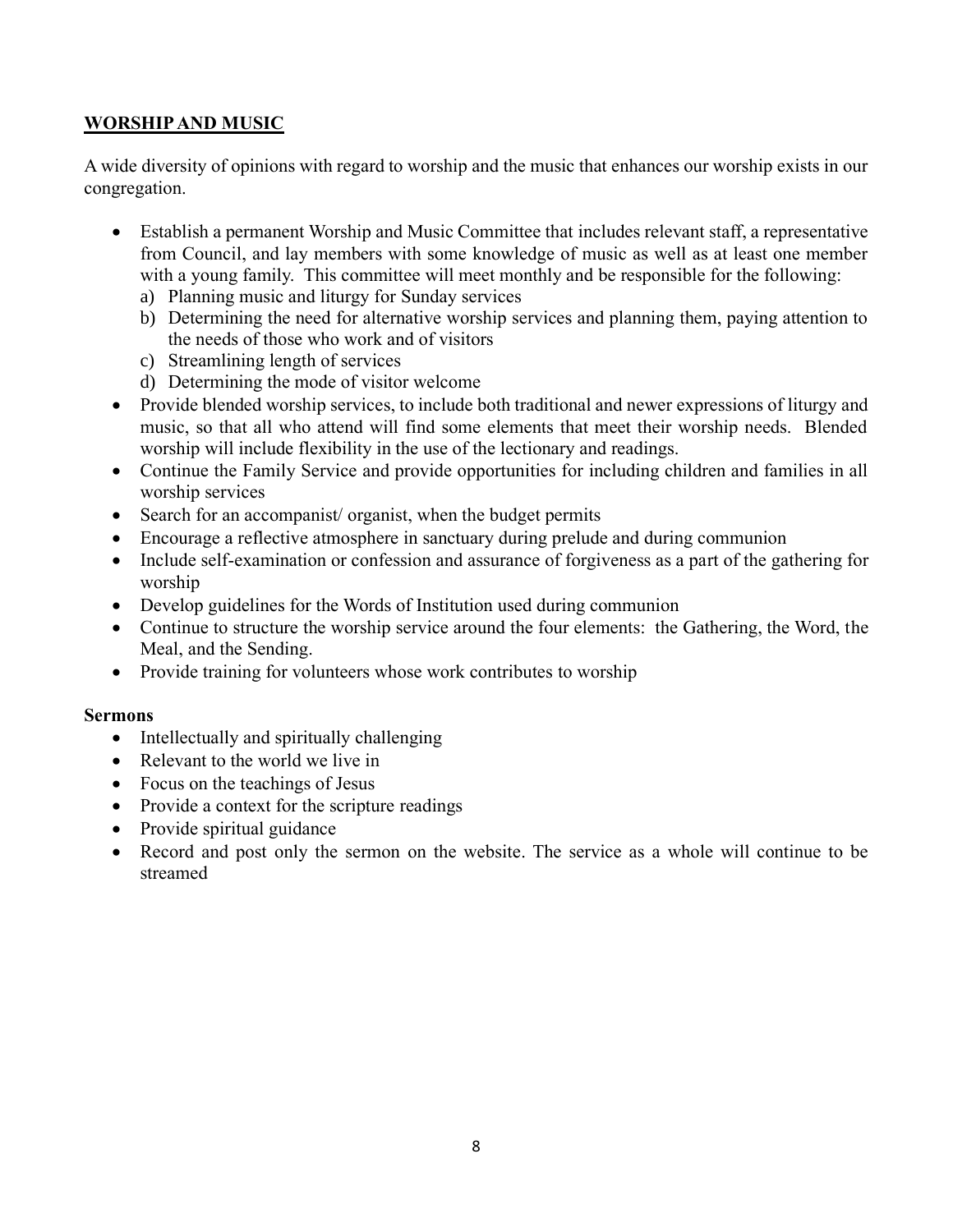# **BUILDING A RELATIONAL AND ENGAGING CHURCH**

Growth will come as we build a relational and engaging church by doing the following:

- Planning for each of the various groups who attend: young families, retirees, young adults, children, youth, single people, couples, seasonal visitors
- Nurturing and supporting those who currently attend through education, social fellowship, and volunteer activities
- Developing ownership of the church by encouraging the members to see themselves as leaders of the church and responsible for its success, regardless of the identity of the Pastor

In the spirit of building a relational and engaging church both Faith Formation and Fellowship are central elements.

# **FAITH FORMATION**

Faith formation is a personal life-long journey for all ages and shaped by worship as well as education opportunities.

- Continue Theo Talk and refer to list generated for possible topics
- Find "champions" for the adult education committee
- Use Theo Talk as a format to talk about controversial social justice issues
- Begin an adult evening book group (Natalie Boyer, champion)
- Bring an outside spiritual speaker in the summer and winter
- Explore other educational opportunities such as the Crucial Conversation series scheduled for March for twice a year
- Develop by July, 2018, a long-range plan for Sunday School
- Support confirmation program as it grows

# **FELLOWSHIP ACTIVITIES**

In addition to the RFT interview responses, the Building a Relational  $&$  Engaging Church (BREC) created a 2017 LOTM Interest Survey offered in both paper and online format in November, 2017. The subgroup also conducted two Theo Talk discussions to further identify not only desired activities, but also "champions" who would be willing to provide leadership for these activities.

- Identify the "champions" and start the following social fellowships:
	- a) Saturday Men's Group
	- b) Small Dinner Group and/or Brunch Group
	- c) Movie Night (Karen Johns, Champion)
	- d) Happy Hour Time (Catheryne Carlson, Champion)
- Continue the following social fellowships until lack of interest or a "champion" disappears for the activity:
	- a) Son Seekers
	- b) Ladies' Lunch Bunch
	- c) Yak & Yarn
- Follow-up by BREC subgroup with members who agreed to be a part of conversations regarding their interests
- Consult with Cindy Massaro about feedback from families with kids about fellowship needs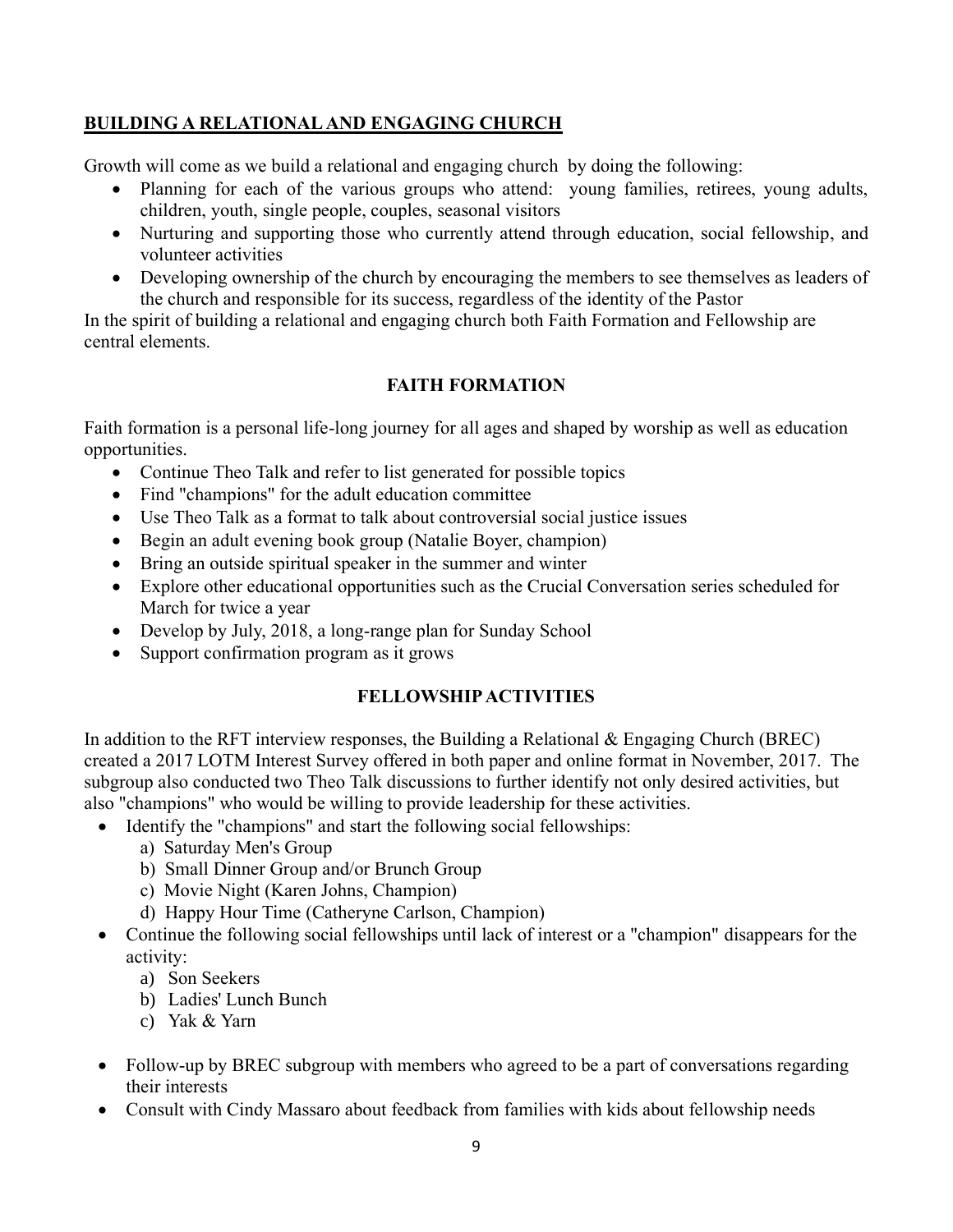- Conduct another interest survey in 2 years
- Designate a Fellowship Chair to oversee and assist with fellowship activities

# **OUTREACH**

The ELCA document entitled *The Church in Society: A Lutheran Perspective* states that "The gospel does not take the Church out of the world, but instead calls it to affirm and to enter more deeply into the world." Jesus' ministry was a public ministry in which he repeatedly addressed difficult issues among crowds, with religious authorities, at dinner parties or in the Temple in Jerusalem. Jesus sought change in unjust social systems. Seeking justice is one of the most difficult things a congregation can do. At LOTM, we must learn to talk about challenging social justice topics, distinguishing social justice from politics.

The definition of Outreach has expanded to encompass our own church community (internal outreach) as well as the wider world (external outreach) and also to address social justice (church in society).

- Establish a new Outreach Committee that will oversee all Outreach activities at LOTM
- Evaluate all current and proposed Outreach activities being supported by LOTM, utilizing the following template
	- a) Write a Mission Statement
	- b) Look at the Following:
		- i. How does the committee support the mission of LOTM?
		- ii. Does the committee involve multiple church members and encourage team building?
	- iii. How does the committee publicize itself to attract new church members and/or retain existing church members?
	- iv. What is the target audience the committee is attempting to reach?
	- v. Does the committee rely exclusively on the efforts of a sponsor?
	- vi. Is the committee self-sustaining?
	- vii. If the committee is part of the LOTM budget, can LOTM afford it?
	- viii. Does the group provide hands-on opportunities?
	- ix. Are there tangible results which can be measured?
	- x. How does the committee continue to evolve and encourage new leadership?
	- c) Establish accountability through both an annual and a financial report.
- Determine preferred funding mechanism for each Outreach activity and coordinate with the church finance committee; reviewing with them all accounting practices related to Outreach activities
- Designate an Outreach Sunday when Outreach representatives speak about the various activities and volunteer needs
- Develop plans for adult education about the theological support for Outreach activities related to social justice issues
- Identify two local hands-on Outreach projects; one for fall/winter and one for summer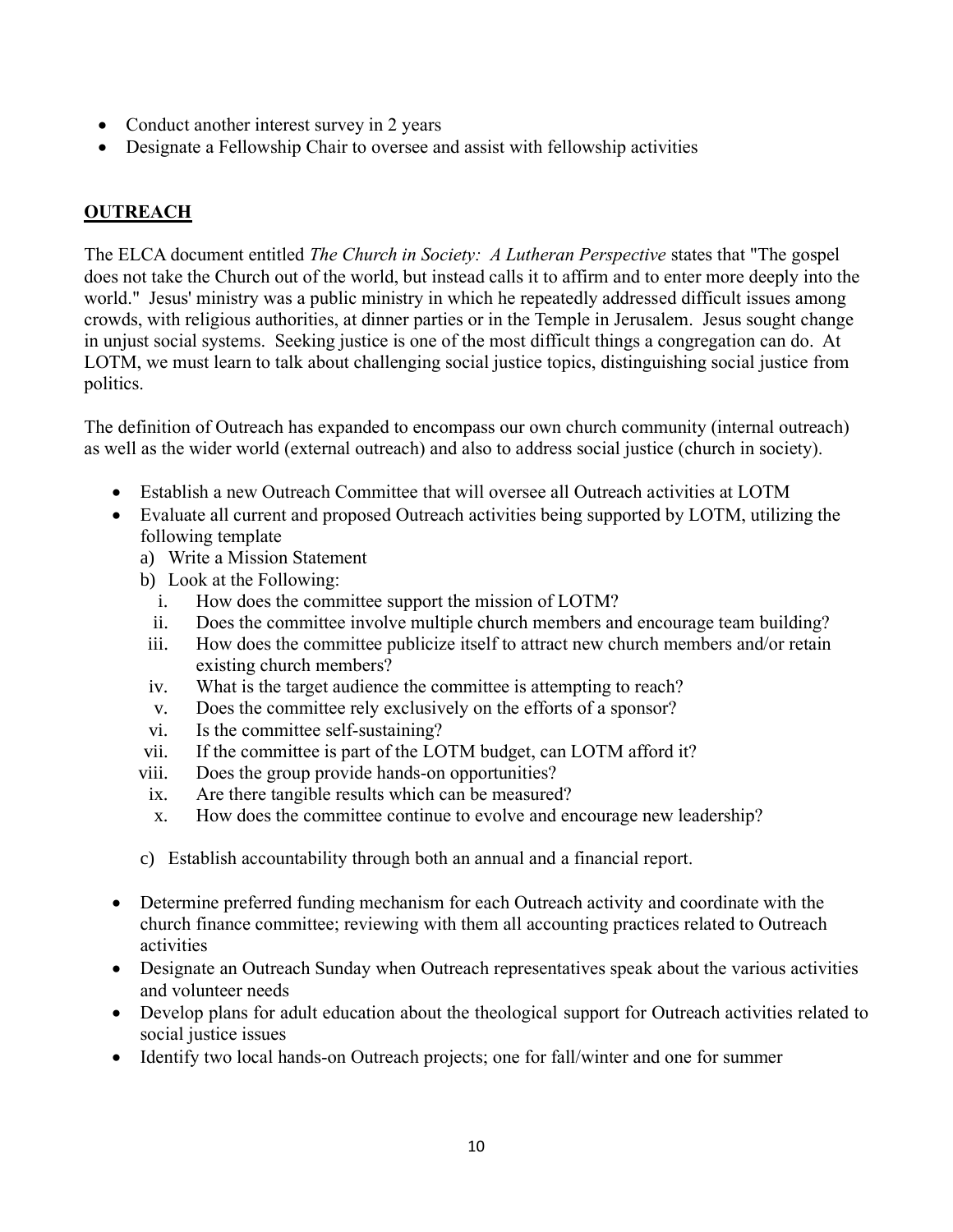## **"CULTURE OF OWNERSHIP" (STEWARDSHIP)**

All of us, as stewards, are charged to manage the gifts that LOTM has been given and take Ownership for these gifts. The blessings that we have at LOTM are much greater than mere dollars, although money gifts are necessary. LOTM is also blessed by a beautiful facility, talents and ideas of new and existing members, free will gifts, donations of time, and many other gifts too numerous to list.

We propose creating a new committee to function year-round called the "Culture of Ownership" which would include the following responsibilities:

- Develop and implement a strategy to recruit new members and promote a welcoming and engaging atmosphere at LOTM
- Promote and recruit the sharing of the many gifts LOTM has been given
- Absorb, under this umbrella, current committees of membership, welcome bags, former "stewardship" committee, publicity, sound system/streaming, website
	- a) Improve church website
	- b) Make sure we have accurate contact information for all members
	- c) Expand our use of communication media, such as email, website, and Facebook
	- d) Develop a marketing plan for LOTM activities
- Engage both seasonal and full-time church members through research, recruitment, remembering and reminding, the giving (pledge) campaign, connecting with visitors, and marketing
- Designate a Commitment Sunday (time and talent commitment by members) to begin sharing the Ownership philosophy of Stewardship

# **FINANCIAL STABILITY**

- Educate the congregation on the cost of current operations and through quarterly updates in church communications and Theo Talks
- Raise \$350,000 in financial support (pledges) to maintain our current operations and program budget. If not achieved, the Church Council will need to make critical decisions in the areas of staffing and programs. The last three years LOTM has cut every expense it can without affecting our current programs.
- Establish an Endowment Fund to support the programs and budget of our church
- Establish an Emergency Reserve Fund as a separate line item in the annual Building expense budget with a goal of \$50,000 to be built over the next 6 years (\$8,5000/yr) (See Attachment A)
- Continue funding the Building Reserve Fund with excess revenue available at year end to cover major facilities expenditures
- Plan for \$45,000 for annual building expenses (See Attachment A)
- Re-commit to contributing our fair share to the Rocky Mountain Synod
- Evaluate condition of organ and make recommendations for any needed maintenance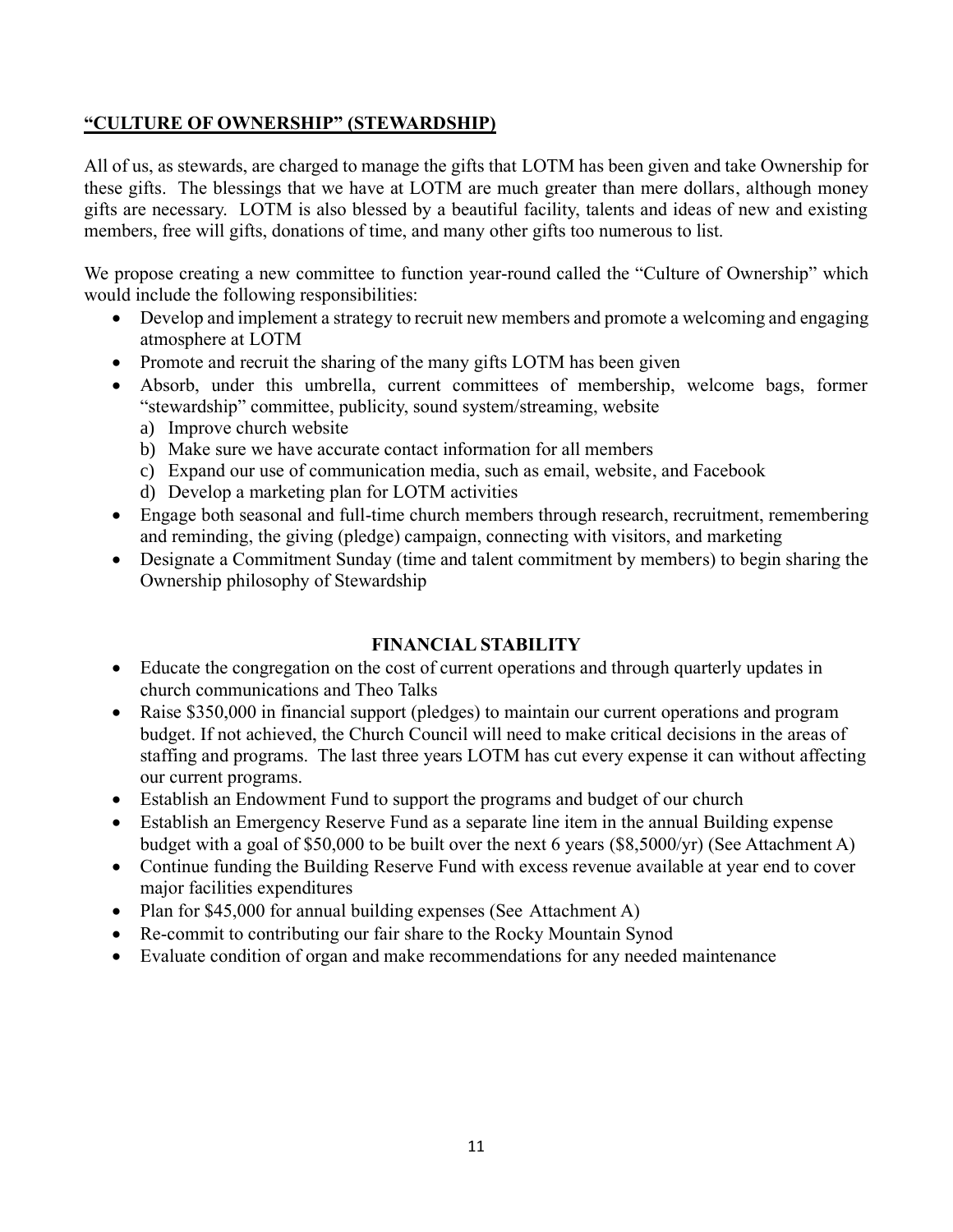## **ATTACHMENT A**

#### **RFT REPORT FOR FACILITIES SUBGROUP**

(Revised GBO 9-26-17)

*Define the Issue(s): Over the years our LOTM church property has grown from a place of worship and activity for more than just Sunday worship and church related activities for our members. It has become a community center for LOTM's outreach activities and a meeting facility for a number of other religious groups and non-profits in our Community.* **From the RFT interview responses it is apparent that our church members support this kind of usage and want our facility to continue to be utilized in that fashion. In addition LOTM wants to maintain a high quality facility that is functional, welcoming and secure. To continue to utilize our facilities in this manner does have financial implications for our congregation; therefore, we have tried to answer the following questions:**

**1**. How much should the Church Council insure is budgeted annually to maintain our current facilities well into the future?

- **The average ongoing maintenance and repair costs for the last 5 years were approximately \$34,000. For 2017 we expect to spend about \$33,200. This annual cost does not include setting aside reserves for future major expenditures. During the last four years we have reduced our "Building Reserves" from nearly \$40,000 down to \$15,000 by the end of 2016. In order to handle a major repair/replacement of our heating boilers, LOTM needs to set aside an additional \$10,000/year.** An annual budget of \$45,000 should be enough to cover LOT M's annual maintenance costs and rebuild our needed facility reserves over a 5-6 year period.
- **Please note: There is a high degree of variability in Annual Building costs due to fluctuatin g electricity and natural gas costs,** *heating system surprises,* **and general inflationary costs**
- **associated with scheduled maintenance (i.e. trash removal, annual fire system inspection, etc.). Heating system repair and maintenance costs alone have varied from approximately \$2000 to over \$6000 in a given year in the last 5 years as parts wear out and normal maintenance takes place (to flush and fill the system can cost well over \$3000). A recent proposal to seal and repaint just the East parking lot is over \$3,700. Keep in mind the 5 year average costs for Gas and Electric, Water and Sewer and Snow removal alone consumes over \$20,000 annually.**
- **2. What major "Capital Expenditures" including, furniture and fixtures, should our**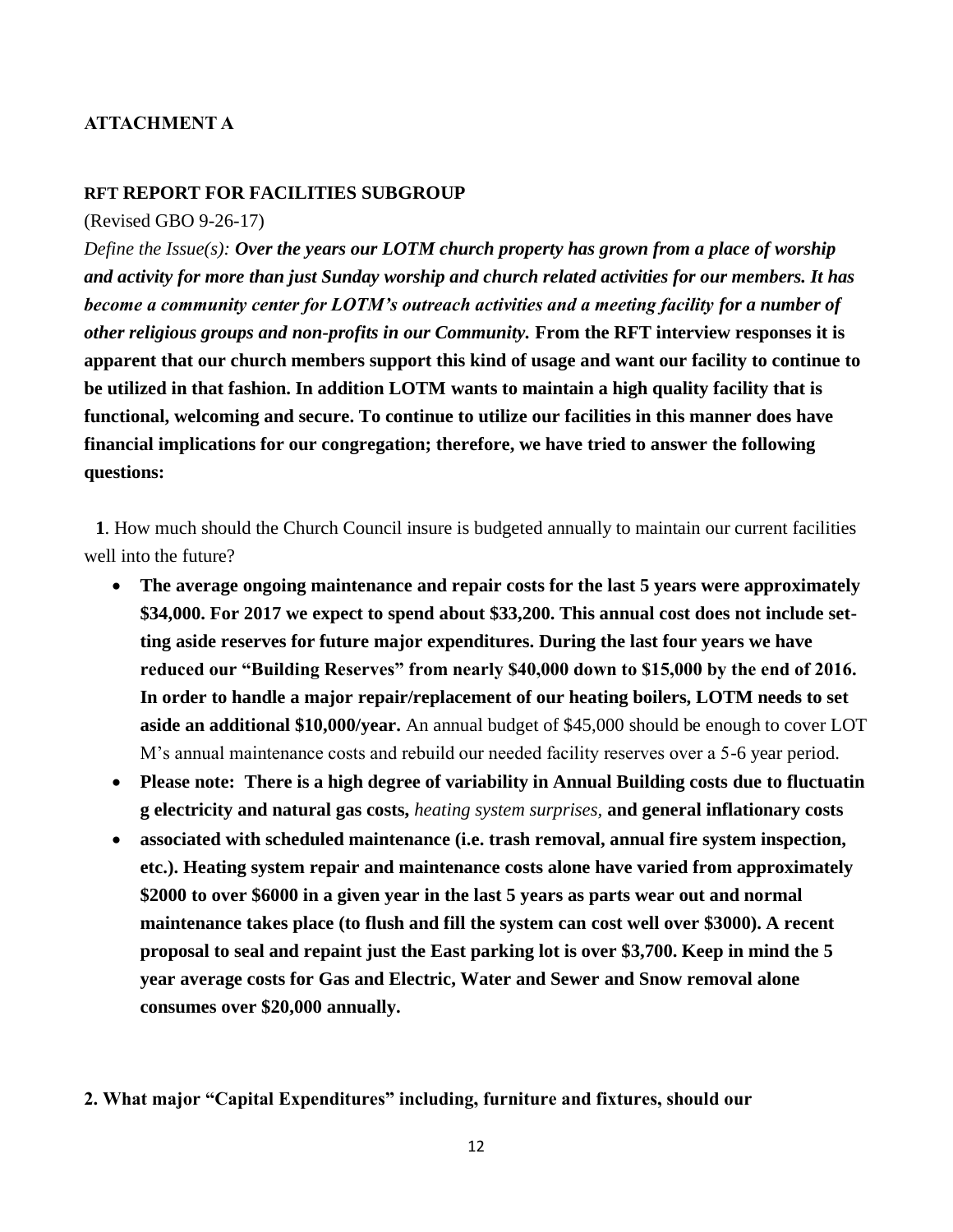#### **church is financially prepared to spend to maintain the quality and safety of our current church facility and in what time-frame?**

- I (Greg O'Neill) don't have a good feel for cosmetics such as carpet or furniture or fixtures needed. My primary concerns are the skylights, roof (both flat and sloped), windows, heating system, exterior siding, and parking lot. If we maintain these items, we should have a stable building for years to come.
	- **o** The skylights are stable. No leaks, no issues that I am aware of. I had a lengthy discussion with Blair Miller, who is a long time member of LOTM and the general contractor on the Sanctuary addition in 1990, and he describes the fiberglass panels as very stout "building components", with a great deal of strength and built to last many years. He feels we should make no attempt at any sort of maintenance unless or until we have a problem. At Blair's suggestion, I will try to find the manufacturer of the windows and find out if they have any recommendations, and also to have an established contact if we ever do have a problem. Important note: nothing lasts forever. If replacement of the skylights was ever necessary, I would guess costs could exceed \$100,000. Not sure how to budget for that, or would we simply plan to borrow the money? Maybe partial rebuild of exterior components is an option should failure occur. I will keep exploring this issue.
	- **o** The roof is stable. The flat roof portion was replaced in 2013 at a cost of \$24,000, and should last 15-20 years. The sloped, asphalt shingle roof portion is in the process of having new 40-yr shingles installed over the old shingles and should be completed in 2018.
	- **o** Windows. I'm not happy with many of our windows. I would say a third or more of our regularly used hinged windows (think sanctuary and office area), have issues. That said, I talked with Keith Hiller and Keith was able to do a nice job repairing one of our most mangled windows in the Pastors office. So Keith and I will plan to attempt more repairs on some of the sanctuary windows this fall. In discussions with Anderson windows, they do not make an aluminum clad window (they use composite), so their windows would not match our existing windows on the outside. Worse case scenario is to have Keith do selective window replacement if we cannot repair. Costs unknown at this point.
	- **o** Heating System. While the boilers seem to be in good shape, our heating system is our biggest building maintenance concern. The problems to date have been with the ancillary equipment. The most recent issue was the failure of one of the two pumps that circulate the hot water. Both pumps are 10 years old and have served us well and need replacement. In the past two years we have replaced the system pressure reducing valve, 3 out of 4 pressure relief valves, the expansion tank, and repaired miscellaneous pipe gaskets that have leaked.
	- **o** I do NOT recommend boiler replacement at this time as the savings in efficiency gained and reduced maintenance cost would never come close to the very large expense of the purchase and installation of new boilers that have a life expectancy of 15-18 yrs. This July, 2017, we requested and received a new boiler price estimate from Alpine Home Solutions of Dillon; their new estimate for replacing all 4 boilers was \$49,100. For comparison, their previous estimate in 2012 was for \$44,500. See Question number 3 below for a further discussion on boiler replacement.
	- **o** Exterior siding. I believe our exterior siding is in reasonably good shape, but must have regular maintenance to remain stable. I believe Joe Fassel re-stained the entire building in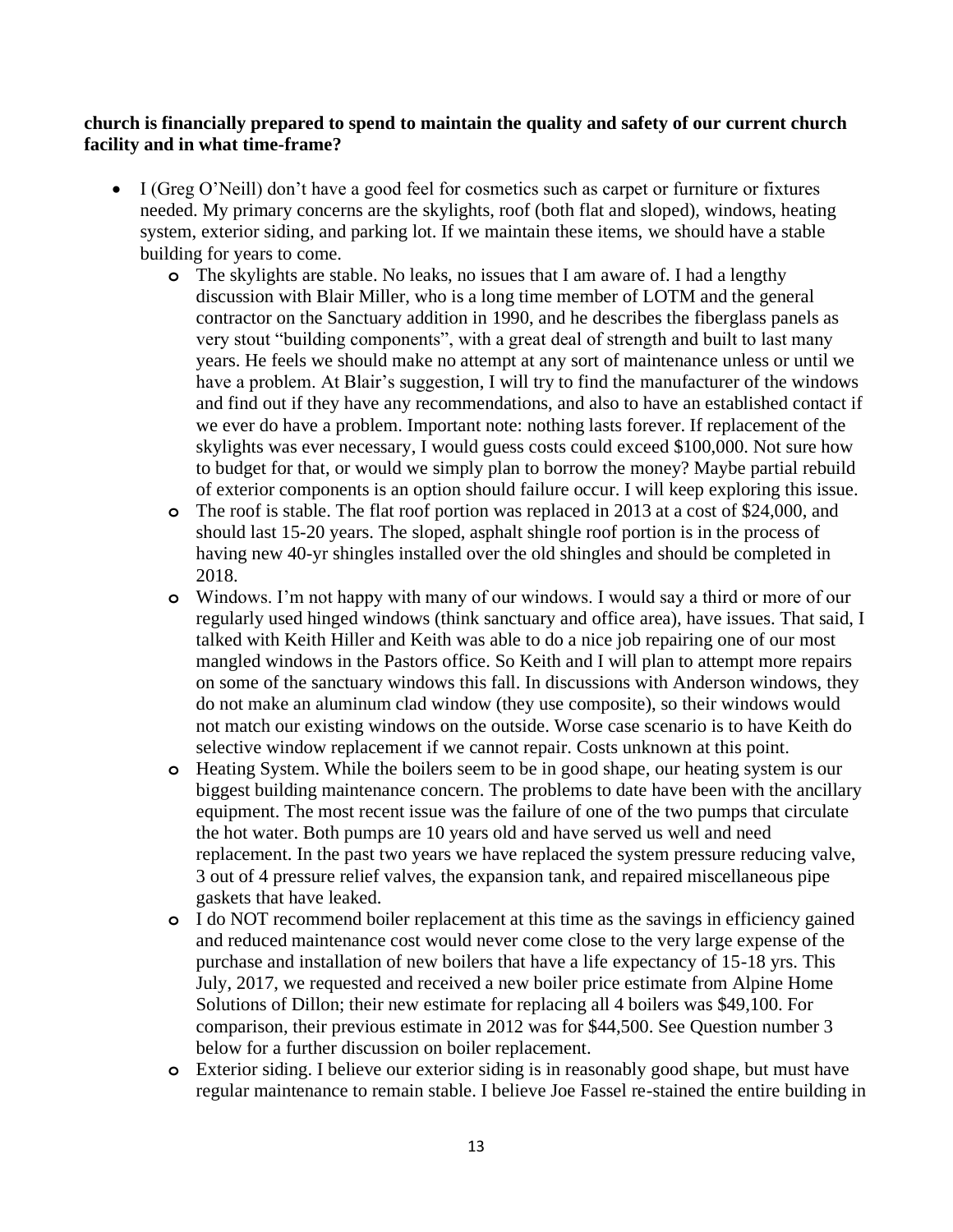2014, and don't think the entire building is in need of re-staining, but I think certain areas, mostly south or west facing, or areas subject to splash back from water dripping from roof, could use refreshing. I'd recommend refreshing just the problem areas in 2018 and perhaps the entire building in 2020. I defer to Joe on this.

**o** Parking Lots. I don't know asphalt, but I trust the guys at A-Peak asphalt, and they recommend both regular crack repair and seal coat. They cut us a great deal on our last crack repair 2 years ago, and I really doubt they made any profit. Bruce Yankee at A-Peak submitted an estimate of \$3,711 for crack repair and seal coat application just for the east parking lot in July, 2017. Based on this estimate, we should plan on spending approximately \$8,000 for both lots in the next few years. Blair Miller also weighed in during our discussion and says the seal coat helps preserve the asphalt and saves money in the long run. So, **I would recommend we budget \$3,800 for crack repair and seal coat of the upper parking lot sometime in 2018 or 2019, and \$4,000 for crack repair and seal coat of the lower parking lot in 2020. Most of the cost for this near term parking lot maintenance would have to come from the Building Reserve Fund.**

### **3. What minimum size of Reserve Fund should our Church have on its balance sheet to meet emergency situations, upgrades and routine repairs and replacement for our facilities?**

- We need to have the financial ability to address a high cost emergency, and the most expensive emergency I can think of (other than a fire or flood which should be covered by insurance) is the failure of a boiler. There are 4 boilers. In the event of a complete boiler failure, which most likely would be a leak of an internal component, we can isolate the problem boiler and actually operate just fine on 3 boilers for a short period of time (perhaps up to 5 months), even in midwinter. But the boilers are "paired" and **replacing just one boiler is not an option.** We would have to, at a minimum, replace both the defective boiler and the one it is paired with. In my talks with Alpine Home Solutions, we cannot mix high efficiency boilers with the less efficient cast iron boilers, so if we were to only replace two boilers, it would have to be with new **cast iron** boilers, which probably would not be cost effective and may not be allowed by building code. So, in the event of a boiler failure, we should consider replacing all 4 boilers at approximately \$50,000. Note: everyone who has looked at or worked on the boilers has said they appear to be in good working condition, and should last for some years to come.
	- **o** In regards to a Reserve Fund, I don't like comingling emergency dollars with discretionary annual maintenance and repair dollars, such as upgrades and routine maintenance/repairs. **So I'm recommending we have at least two separate funds under this category. First, an Emergency Reserve** fund that would be built up to \$50,000 set aside strictly for high cost emergencies. **Second**, **the continuation of the Building Reserve fund**, which would be used to supplement important replacement/maintenance costs, such as parking lot maintenance, staining and painting, window replacement, carpet replacement, etc. We should set aside at least \$3,000 annually to build adequate Building Reserves to cover the cost of properly maintaining our facilities in good working order.